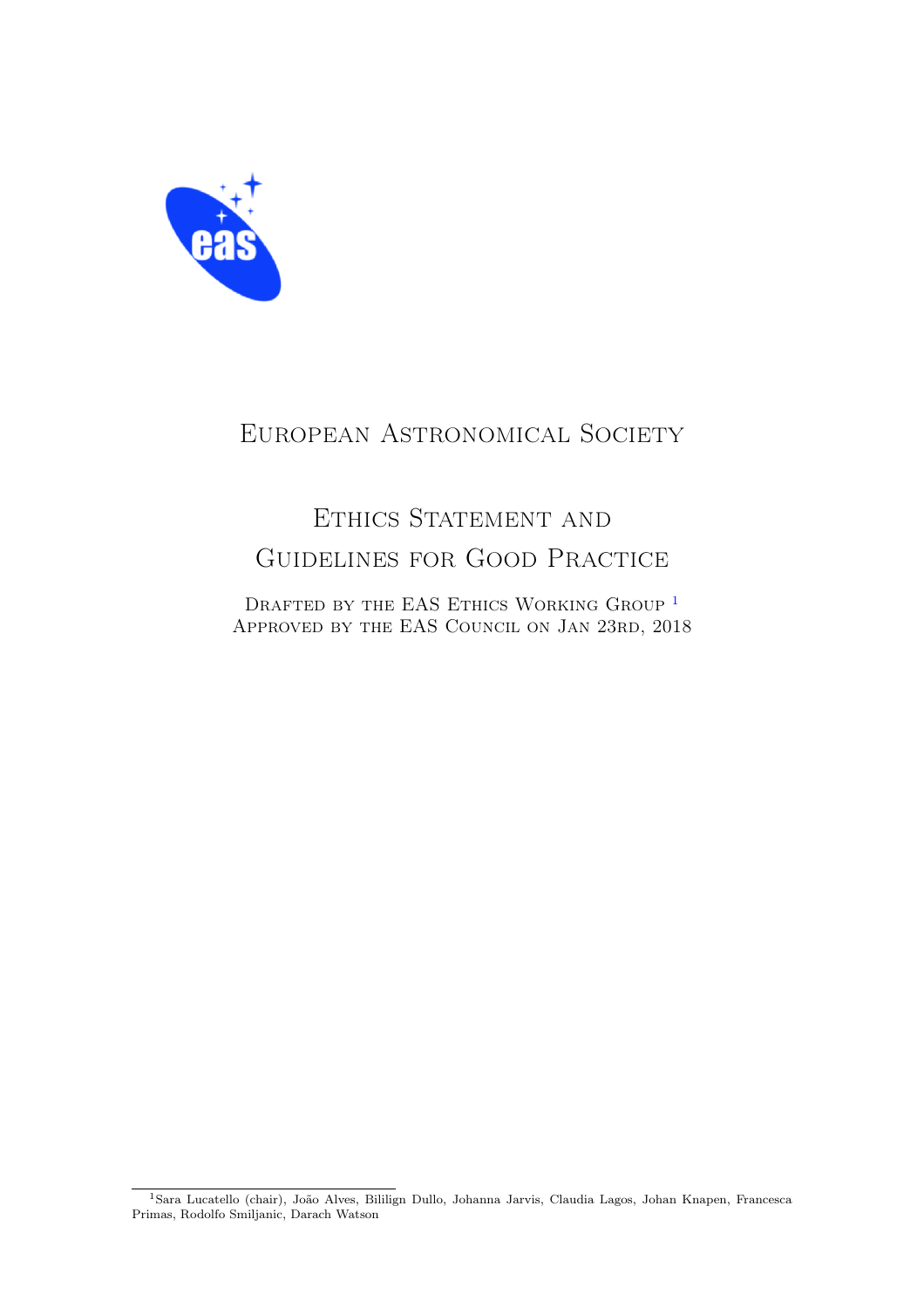## Ethics statement

The mission of the European Astronomical Society is to promote and advance astronomy in Europe. To best pursue this endeavour, we provide ethical guidelines for EAS members, and more generally for individuals involved in the professional astronomical community. The EAS welcomes and respects all its members, regardless of race, ethnic origin, religious belief, gender, gender identity, sexual orientation, disability, age, or family and socio-economic status. It strives to create an inclusive environment where all members can grow as scientists, contribute to their fullest potential to the advancement of astronomy and be afforded equal opportunities to move forward in their careers.

All scientists should act ethically in their capacity as researchers, teachers, educators and mentors and should be aware of their responsibility of training students and young scientists in ethical conduct.

The following points describe the minimal ethical standards expected by the EAS. A more detailed list of recommended good practices is available in a companion document.

### Conduct towards others

All professional interactions should be conducted with consideration and respect. This includes, but is not restricted to, interactions with other scientists, senior or junior colleagues, supervised post-docs and students, mentees, other group members, administrative, technical or other support staff, and members of the public, media, government, or funding agencies.

Abusive, intimidating, humiliating or demeaning behaviour is not acceptable under any circumstances. Maximum effort should be put into creating an inclusive, supportive, and stimulating working environment, where people feel included, welcomed and valued. Free expression and a healthy discussion and exchange of scientific ideas should be encouraged at all levels.

Equal opportunity and treatment should be afforded to all colleagues, regardless of sex, gender, race, ethnic and national origin, socio-economic background, political affiliation, religion, age, marital status, sexual orientation, disability and any intersection thereof, and any other reason not related to scientific merit. The workplace should be a harassment-free environment.<sup>2</sup> Harassment includes, but is not limited to, sexual harassment, racial harassment, harassment based on real or perceived gender identity or sexual orientation, ableist harassment, physical harassment, verbal harassment, and bullying. Because of intersectionality, these different forms of harassment often occur simultaneously. Power dynamics are also a vital aspect of harassment and bullying, and must be acknowledged and taken into account when developing anti-harassment policies to ensure that those in positions of relatively little power, such as undergraduates, graduate students, postdocs, staff, and junior faculty can report harassment by their superiors safely and without fear of reprisal.

The EAS, in the case of repeated and/or serious instances of inappropriate behaviour, may take measures against offending parties, which may include expulsion from a conference or from the Society.

<sup>2</sup>For the purpose of this document we adopt the definition of harassment adopted by the International Astronomical Union (see https://www.iau.org/news/announcements/detail/ann16007/).

*<sup>&</sup>quot;In general, harassment is a conduct that exerts unwelcome pressure or intimidation. This conduct includes, but is not limited to: epithets, slurs or negative stereotyping; threatening, intimidating or hostile acts; denigrating jokes and display or circulation of written or graphic material that denigrates or shows hostility or aversion toward an individual or group.*

*Particularly serious is the sexual harassment that refers to unwelcome sexual advances, requests for sexual favors, and other verbal or physical conduct of a sexual nature. Because of the wide international nature of the IAU, it is important to realize that behaviour and language that are welcome/ acceptable in one particular cultural environment may be unwelcome/o*ff*ensive to another. Consequently, individuals must use discretion to ensure that their words and actions communicate respect for others. This is especially important for those in positions of authority since individuals with lower rank or status may be reluctant to express their objections or discomfort regarding unwelcome behaviour."*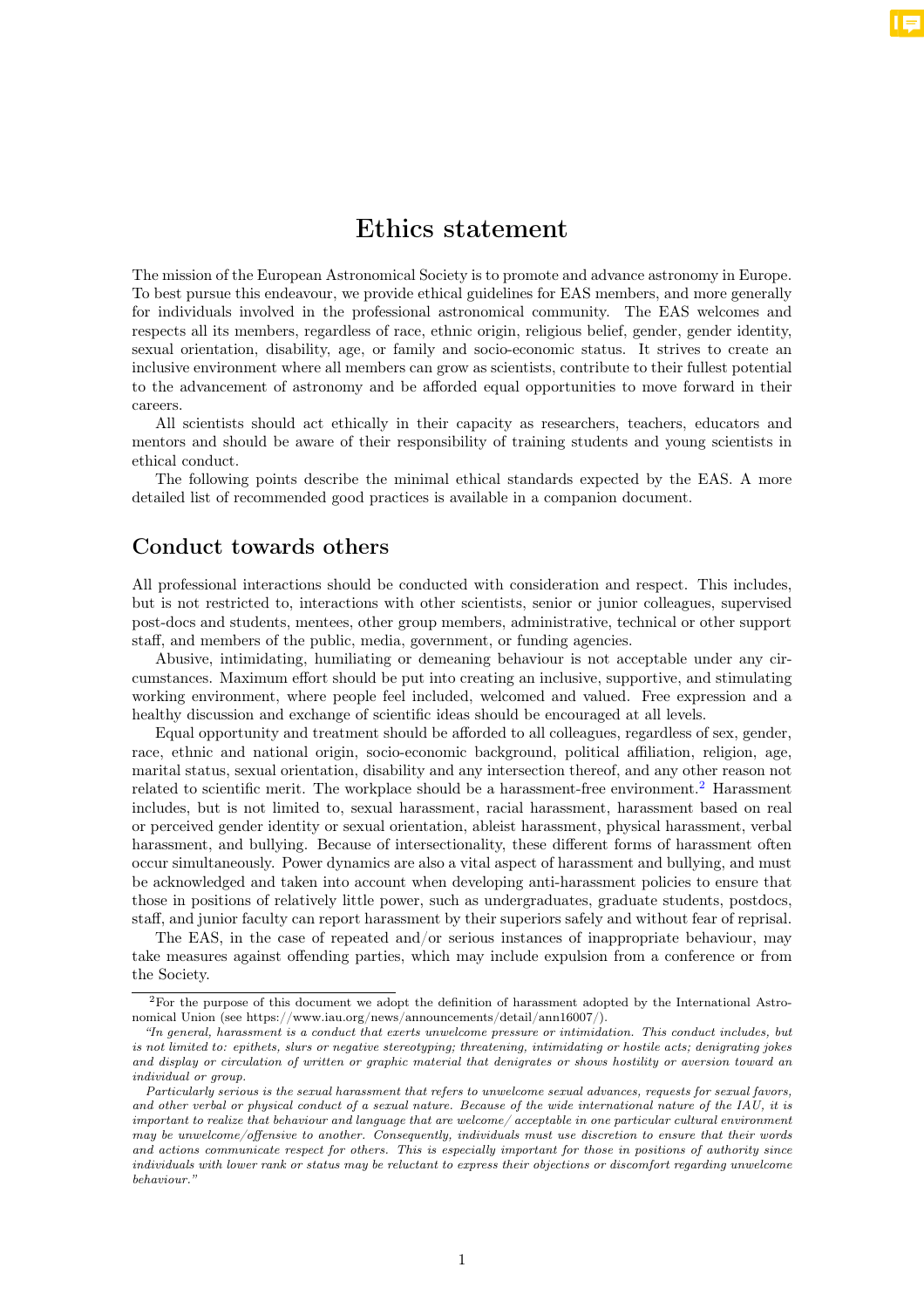### Research

Research should be conducted with honesty and integrity. Data collected using large, publicly funded facilities should be analysed, made available and published in a timely manner, as should the results of publicly supported studies.

Access to data, public or private, should be clearly acknowledged. Appropriation of unpublished data and results without explicit permission and attribution, or the fabrication or selective reporting of data and/or results with the intent to deceive or mislead, are unethical behaviours that should not be tolerated. Honest errors should be promptly acknowledged and corrected as soon as they are detected.

### Publication and authorship

Authorship of publications is the primary means of assigning credit for work done. Therefore, the author list should include all, and only, individuals who have contributed significantly to the research or work reported in such publications. All authors share responsibility for the content of the publication and should have the opportunity to review the document before its submission. Moreover, all authors are responsible for promptly providing corrections or retractions in case an error is found. Minor contributions to the work, as well as sources of financial support should be acknowledged and disclosed. Proper attribution of work of others should be given, typically in the form of a full and correct citation of relevant research and publications. Use of data obtained from others or from public databases should be fully acknowledged. Plagiarism, that is claiming the words or ideas of another as one's own without referencing their source, is unethical and unacceptable. Personal attacks and use of disrespectful or derogatory language are unethical and unacceptable. These statements apply not only to scholarly journals but to all forms of scientific communication including but not limited to press releases, proposals, websites, popular books, social media and podcasts.

### Peer Review

Review of manuscripts prior to publication, research and funding proposals and evaluation of colleagues for career advancement is an essential component of the scientific process. Referees have a special responsibility to act in a fair, considered, confidential and well-justified manner. Conflicts of interest should be disclosed and treated according to the rules provided by the organization or institution promoting the activity. The use of any advantage obtained by means of acting as a reviewer is unethical and unacceptable.

## Conflict of interest

Conflicts of interest are situations where, to an impartial observer, decisions could appear to be influenced by factors outside of the merits of the case. Possible conflicts of interest include, but are not limited to, situations where the outcome of a selection or deliberation will affect the current or future status of an individual directly involved in the process or of someone professionally or personally close to them. This applies, for instance, to decisions influencing publication acceptance, allocation of financial support, telescope and/or super-computing time, awarding prizes, recruiting, hiring and selecting speakers for conferences or meetings.

Management of conflict of interest is generally regulated by the organization or institute operating the activity, and participants should naturally adhere those rules. We recommend, however, that participants should withdraw from the activity whenever possible and practice full disclosure at all times of any perceived conflict of interest.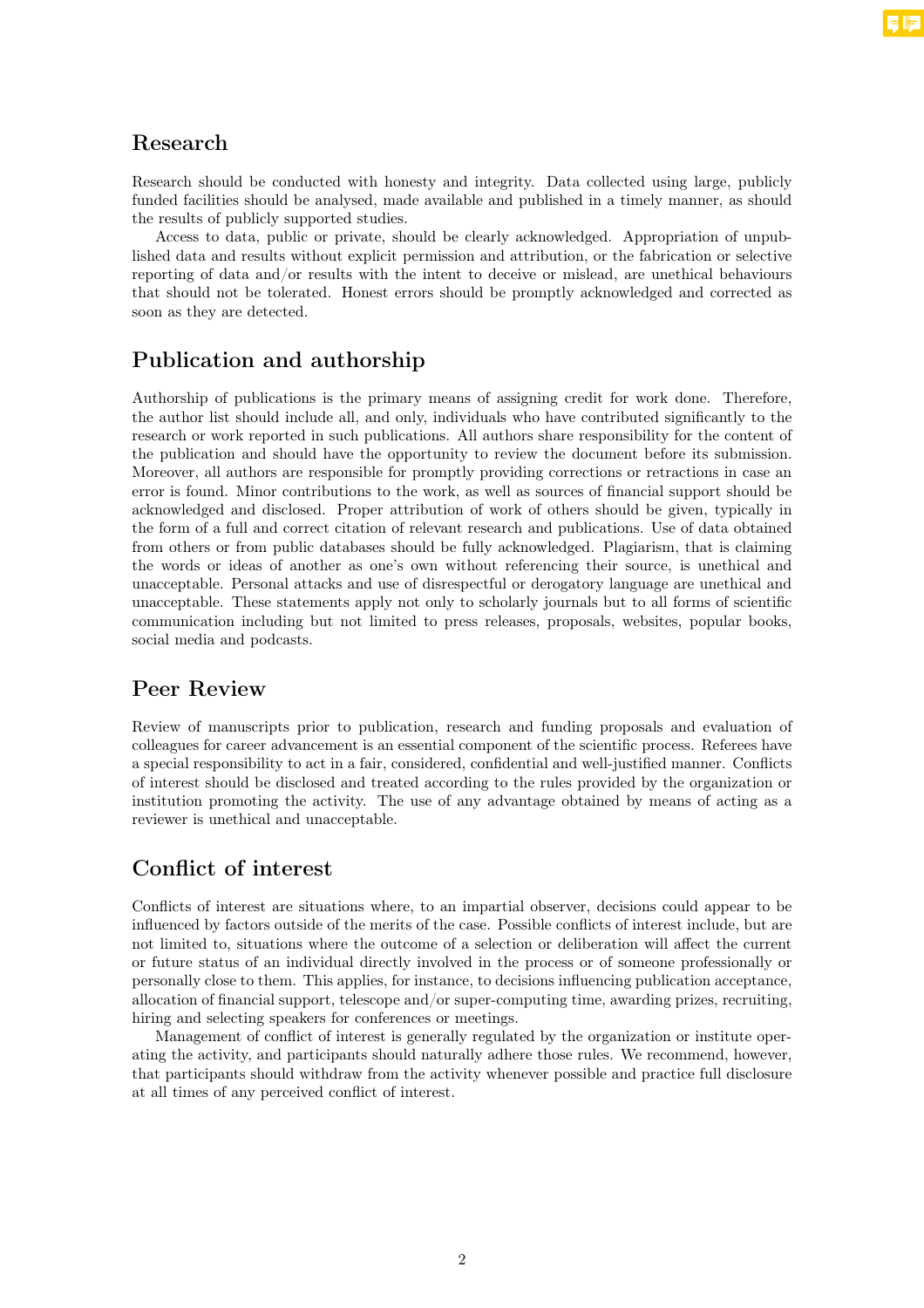# Guidelines for good practice

### 1 Conduct towards others

Professional activities and interactions should be carried out with the utmost respect and consideration for other scientists at any stage of their career (i.e., students and junior scientists, peers, supervisors and senior colleagues), and any other individuals or groups encountered in work-related situations (e.g., administrative and technical support personnel, outreach and media professionals, members of the public). Specific recommendations in this context are as follows.

- Work interactions with colleagues and others should be conducted observing ethical practices and principles. Other colleagues should be motivated to act in ethical ways in their professional interactions. Written and spoken language should express respect, equal treatment and consideration.
- Efforts should be made to educate oneself and be aware of any possible unconscious biases and prejudices and of different habits/thresholds for inappropriateness and offensiveness in different cultures.
- It is a special responsibility to educate and train students, junior colleagues and mentees on ethical practices of our profession, on the promotion of inclusiveness and on the existence of unconscious bias, including by our own actions and examples.
- Supervisors and supervised scientists should aim for a professional and respectful relationship, acknowledging their own roles and responsibilities with one another and their common research effort.
- The best possible teaching and mentoring should be offered to students and researchers in their education, training and career advancement, regardless whether they plan on leaving academia.
- Conflicts of interest should be managed according to the rules provided by the institution/organization managing the activity at hand. In any case, full disclosure of the conflict of interest is the minimum action to be taken. Individuals in close personal relationships (romantic involvements, family ties, etc.) should disclose this and recuse themselves from supervising positions and any possible decision influencing the situation (acting as referees, writing recommendation letters, nominating for prizes, etc.)
- Inappropriate, aggressive or offensive behaviour, bullying and harassment by an individual or a group against another should not be tolerated. Every effort should be made to make it stop immediately and prevent it from reoccurring. Measures to deal with it are regulated at the institutional or national level, and they should be widely advertised among the community they apply to. Every individual should acquaint oneself with the rules and by-laws pertaining to their institution, professional association or country, including the course of action to take when encountering inappropriate behaviour.
- Institutions should disseminate among its employees these and/or similar guidelines, including national, local, and institutional regulations and the European Charter for Researchers 3.

<sup>3</sup>https://euraxess.ec.europa.eu/jobs/charter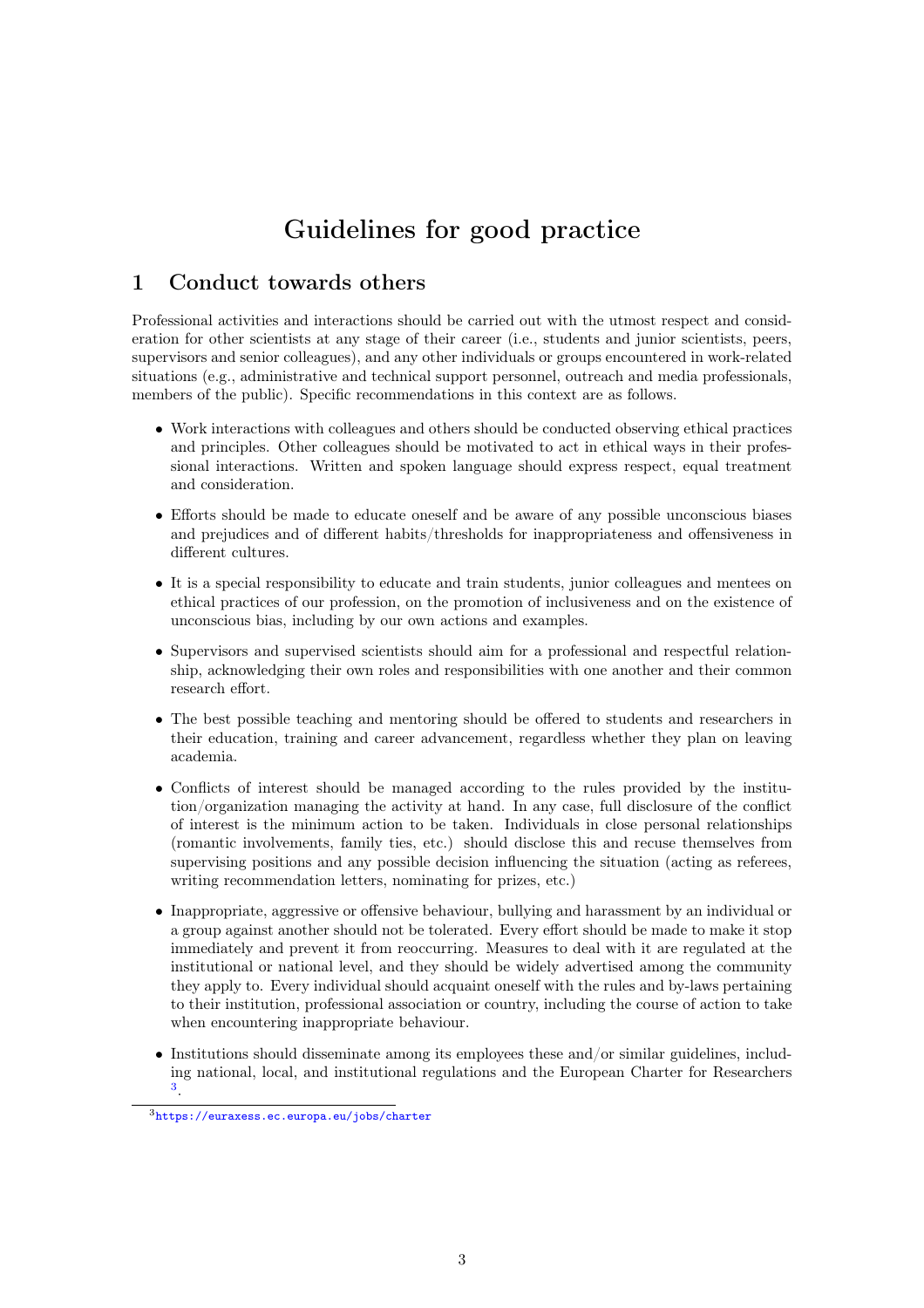# 2 Organization of and professional conduct at conferences and meetings

Conferences, workshops and meetings have a fundamental role in the dissemination of scientific knowledge, in establishing and strengthening collaborations, and in offering networking opportunities. It is therefore paramount to implement policies that showcase the best science while minimizing the effect of biases of any sorts. Organizers and participants should strive to promote a climate of inclusiveness and respect. The following four subsections deal with specific recommendations.

### 2.1 Organization of meetings, choice of programme and venue

All conference organizers, and specially those of the yearly EWASS event, are advised to follow the recommendations below:

- Scientific merit is to be among the top selection criteria for speakers. In order to minimize conscious and unconscious bias, scientific organizing committees are recommended to prepare an extended list of potential speakers that can later be analysed in terms of gender/national/personal biases. If needed, the organizers should consider actively seeking contributions from under-represented parts of the astronomical community in an attempt to reach a balance that at least represents the diversity in the field of research.
- Meeting organizers are encouraged to collect data on gender on chairs, organization and scientific committee, invited talks and speakers, and overall conference attendance and to publicly disseminate those numbers in/after the conference.
- Helping with childcare solutions is encouraged. Options may include providing a list of local childcare providers, a childcare programme organized on site, and/or a room in the conference venue from which parents with children can follow the talks in a more relaxed environment. Social media platforms (like Twitter) with a dedicated hashtag might also help people outside the main conference hall to follow the essential parts of the discussions.
- Venue selection should take into account accessibility and the existence of appropriate infrastructure to address the needs of potential disabled participants.
- Clear guidelines for presenters should be provided, including the time available for talks and questions, poster sizes appropriate for the venue, as well as information on projected image size to allow speakers to prepare optimal slides. Presenters should be encouraged to use colour palettes and fonts that are suitable for colour blind and dyslexic participants.
- Speakers should be clearly informed beforehand if organizers intend to take pictures or record the presentations for publicizing or public posting.
- Meetings organizers are advised to adopt a code of conduct for the meetings and to widely advertise it before the meeting. The section below "*Conduct of participants"* could be adapted to suit the needs of a specific meeting.

#### 2.2 Conduct of chairs

The following practices for chairing are recommended to improve the climate and the participation of minorities and young scientists in the discussions throughout the conference.

- In the introductory remarks of each session, young scientist should be explicitly encouraged to participate and during Q&A sessions, given priority in asking questions.
- Chairs should ask speakers in advance whether they agree on pictures or recordings of their presentations being taken and provide this information at the beginning of the session. Attendees should also be reminded that, while it is reasonable to assume that speakers consent to be photographed during their talk and that all participants consent to appear in the background of photos where they are not the focus of the image, that does not apply to the presentation itself. Taking pictures of the slides or recording the presentations for posting/publicizing purposes should not be done without explicit consent from the speaker.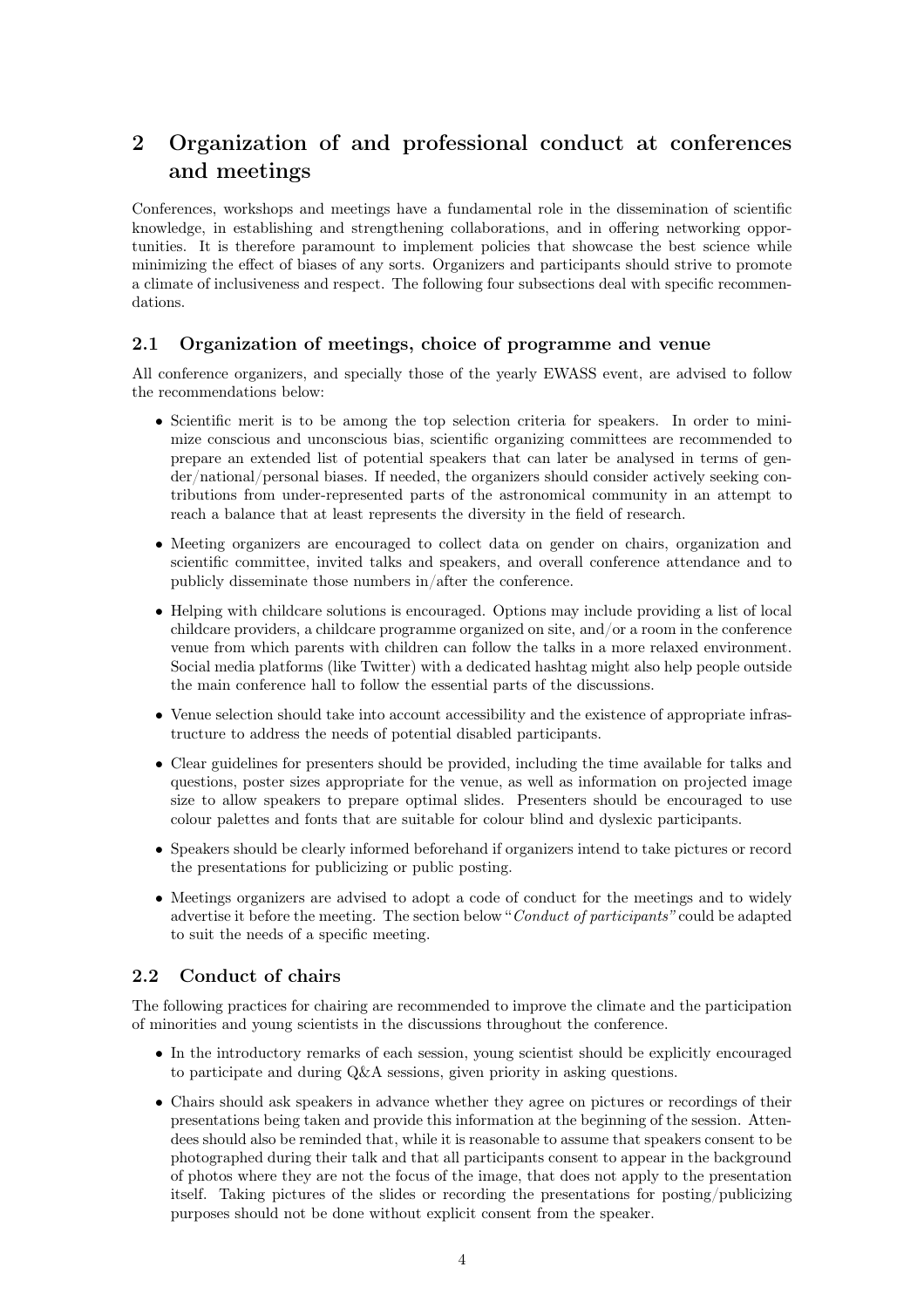- Chairs are encouraged to be conscious of their biases and avoid preferentially selecting some people and/or paying attention to only some parts of the room.
- *•* Questioners should be reminded to identify themselves by name.
- If the questions are posed in an aggressive manner and/or the questioner and/or speaker gets aggressive, the chair should be prepared to interrupt.
- All speakers should use a microphone: non-native English speakers tend to struggle more if a microphone is not used.
- If possible,  $Q\&A$  sessions should not be interrupted before at least four questions have been asked, as to minimize the effect of bias in selecting questions. To this end, sessions organizers should schedule enough time for questions and speakers should not be allowed to run over time.

#### 2.3 Conduct of participants

EWASS and all astronomy conferences and meetings should be places in which researchers are encouraged to have a free discussion, and a free exchange of ideas and scientific results. All attendees are expected to behave professionally and treat each other with respect for the duration of the meeting and in all activities related to it. Ideas and results must be respectfully discussed based solely on their scientific merits. Participants are advised to be mindful and respectful of cultural differences between the participants. Many countries with very different cultural backgrounds are part of EAS, and it is every participant's duty to make sure everybody feels welcome in our society.

Attendees' right to privacy should be respected. Consent should be sought before publishing photographs where colleagues are the main subject in scientific publications, on social media, or on conference websites, except where it can be assumed that people are portrayed in a public and professional environment, and behaving in a professional fashion.

The EAS firmly rejects all kind of abusive behaviour. Conferences organizers are advised to work towards providing a welcoming, safe environment that encourages the free expression and exchange of scientific ideas of all the participants. Every attendee is expected to make their individual contribution towards a respectful and inclusive meeting climate. Any discriminatory behaviour against colleagues on any basis, such as gender, gender identity, race, ethnic background, national origin, religion, political affiliation, age, marital status, sexual orientation, disabilities or any other reason will not be tolerated during the conference and in any event related to it.

#### 2.4 Dealing with bullying, harassment or aggression at meetings

The organizing committees are recommended to appoint one or more people to act as contact points for reporting instances of bullying, harassment or aggression. These people should be aware of the code of conduct of the meeting, and of the avenues to follow to report incidents. They should also be prepared to advise attendees on how to deal with hostile situations and incidents. In case they are contacted about such an event, and with the approval of the reporting person, they should be willing to approach the offending person(s) to discuss how their behaviour is causing distress to other participants and remind them of the code of conduct applicable to all participants. If more serious measures are needed, the contact points should inform the reporting person(s) of the procedure to follow in these cases, pursuant to the rules and regulations of the meeting.

Should a participant witnesses events of bullying, harassment or aggression, the recommendation is to approach the victim to show support, ask how they are doing, and possibly suggest them to talk to one or more of the contact points. The decision to approach the contact points should, however, ultimately be left to the victim.

### 3 Fair recruiting

Recruitment and selection guidelines are meant to ensure that the most suitable person for the job, at the right time, and on the basis of their relevant competences (scientific, technical and soft skills) is chosen. It is thus important that the procedure is open, fair and consistent. Vacancy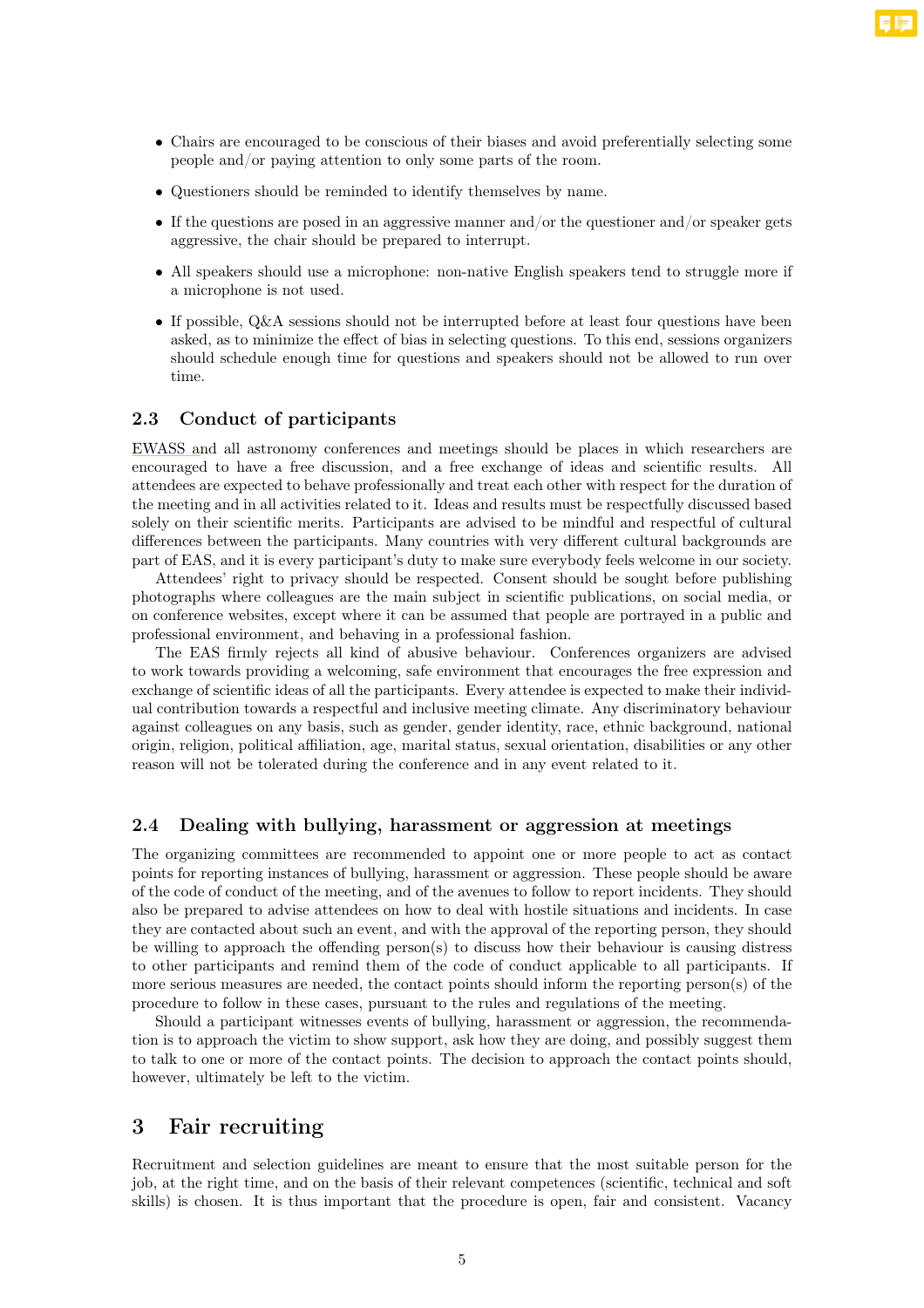notices should aim at reaching as wide a pool of potential applicants as practicable, describing clearly the role profiles and their technical and behavioural competences. Furthermore, the hiring entity is responsible for ensuring that staff appointed are qualified to carry out the specified duties and that interviews are carried out by suitably competent staff members.

In order to attract and retain a diverse pool of candidates and hires, it is highly advisable to develop clear guidelines and offer support schemes for dual-career arrangements that are compatible with inclusiveness/diversity.

More specifically, in order to ensure fairness and transparency, we recommend the following good practices, applicable throughout the process.

#### Search, recruiting and hiring committees

- *•* Committees should include members with different perspectives and expertise, and with a demonstrated commitment to diversity where practicable. They should include women and underrepresented minorities whenever possible.
- Hiring criteria should be directly related to the requirements of the position, clearly understood, and accepted by all members of the committee.
- Whenever possible, committees should consider postponing or re-advertising openings with too few qualified applicants
- It is good practice for the committee to discuss and agree on the structure, running order and questions/broad areas of questioning for each member ahead of interviews.

#### Selection criteria

- Selection criteria and procedures for screening and interviewing candidates should be explicitly established and recorded before advertising the position.
- The appointing institution and the committee should be notified of all possible conflicts of interest of each committee member with respect to each applicant.
- The committee should take into consideration career breaks (due to special life circumstances, e.g. child or elderly care, debilitating illnesses, etc.).
- All applicants should be assessed against the same criteria to ensure that each of them receives an equal opportunity.
- The ability of the candidate to add intellectual diversity to a given department/institute should typically be taken into consideration when selecting candidates.

#### Reviewing applications and final decision

- The committee should discuss the potential impact that evaluation bias could play to produce an unfair and inequitable recruiting process and commit to implement practices that will mitigate it.
- Only the candidate's ability to perform the essential functions of the job should be considered and assumptions based on personal perceptions avoided.
- The final discussion of the candidates should remain focused on the search criteria and evidence about the qualifications of the candidates for the position.

### 4 Widening the access to our profession

The EAS values the geographical, socio-economic, ethnic, gender and sexual orientation diversity in the astronomical community and the way such diversity enhances the potential of astronomy. Thus, widening the access to our profession to people from backgrounds that have traditionally been less or poorly represented in our profession is an essential effort the community needs to make. This effort will allow our profession to develop in its full potential. We expect this effort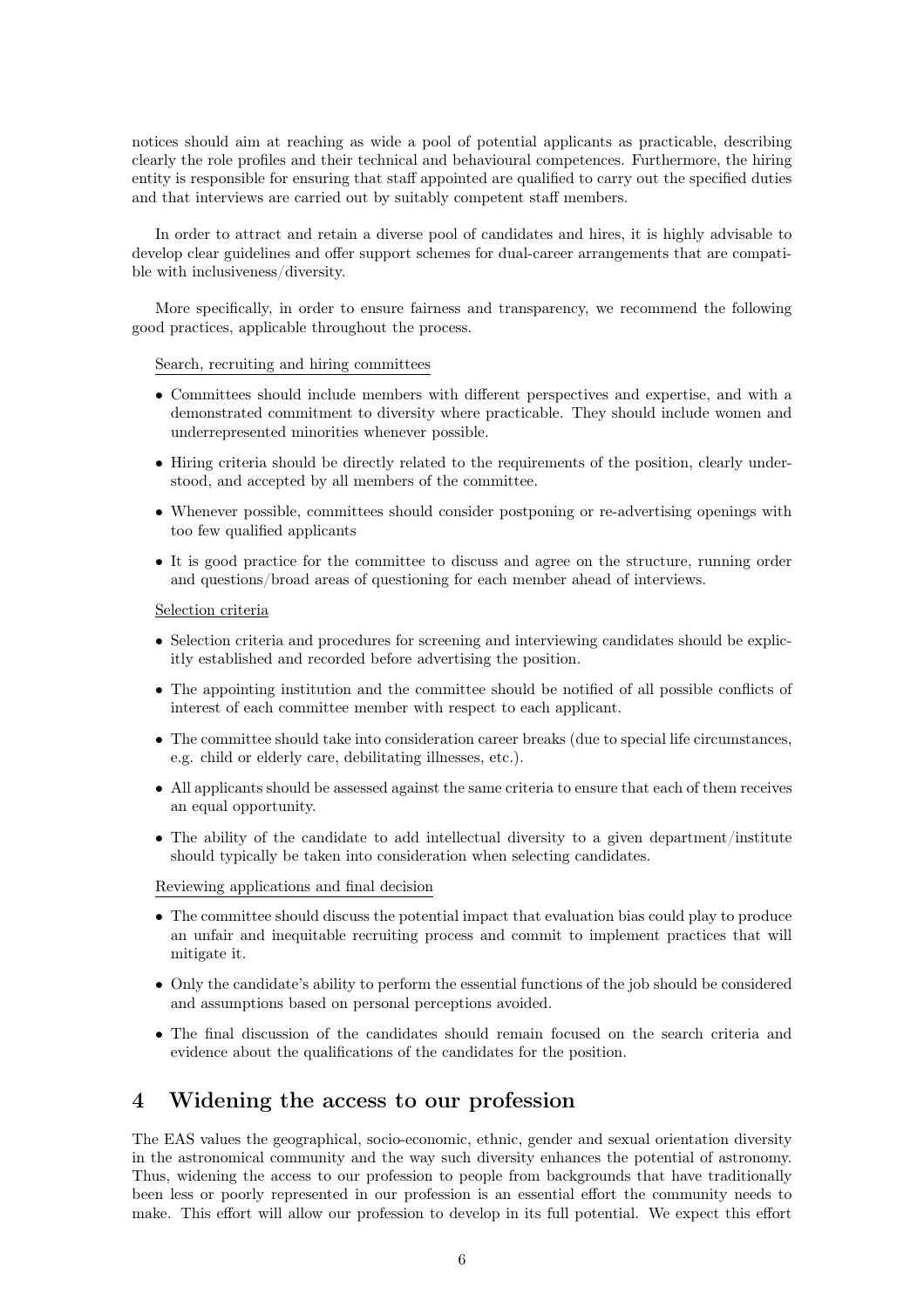to create social equality and to allow for an inclusive environment that expands the culture of the profession and promotes creativity and productivity driven by the diverse workforce.

The following recommendations are motivated in part by the European Charter for Researchers<sup>4</sup> and by the "Nashville Recommendations<sup>5</sup>", to which the interested reader is referred for more details.

- We recommend that all European nations strive to level the playing field in education. That is, making an effort to eliminate educational systems where only the most privileged students receive the best, high-quality education while those from underprivileged backgrounds have limited opportunities.
- National astronomical societies, universities, higher education organizations and research institutions are encouraged to organize programmes and events to engage the general public and attract prospective students with diverse backgrounds and talents. Outreach programmes aimed at boosting the confidence level of underprivileged and underrepresented potential students are also advisable.
- Universities, higher education organizations and research institutions are encouraged to support programmes that foster partnerships with organizations that work with students from disadvantaged background, women and minorities.
- Universities, higher education organizations and research institutions should consider developing mentoring programmes by recruiting and training mentors with diverse backgrounds and competencies to best match mentees from any groups, including women and minorities. This enables the mentees to reach their goals effectively and build a network.
- It is important that Universities and higher education institutions strive to remove or minimize financial barriers to undergraduate and graduate study programmes for candidates from underprivileged socio-economic background.
- Educational resources, research products and facilities should be fully accessible to people with disabilities.
- European employers, government programmes and/or funding agencies should encourage mobility within and outside Europe and recognize the positive impact of mobility in enhancing scientific knowledge and professional developments.
- We recommend European countries simplify unfairly complicated visa processes for non-European citizens, especially those from developing countries.
- We recommend that National societies, Universities, higher education and research institutions include minorities directly in policy-making and ensure fair representation in leadership roles to all groups.
- Universities, research institutions and higher education organizations should make an effort to regularly organize initiatives aimed at improving climate and inclusiveness (e,g, impostor syndrome and unconscious bias workshops, sensitivity training, discussions on topics such as demographics in astronomy, or inappropriate and unwelcome behaviour)
- We recommend that Universities make regular assessments of their actions taken in widening access by regularly collecting and analyzing data to continuously improve upon these activities and assist policy developments and implementations. Widening access ultimately generates a diverse pool of talent.

## 5 Recommendations for fair employment practices

The European Union has taken the lead over the past years in defining and recommending employment conditions for researchers, in the European Charter for Researchers and the Code of Conduct for the Recruitment of Researchers:

<sup>4</sup>https://euraxess.ec.europa.eu/sites/default/files/am509774cee\_en\_e4.pdf <sup>5</sup>https://aas.org/posts/news/2016/01/inclusive-astronomy-january-2016-aas-meeting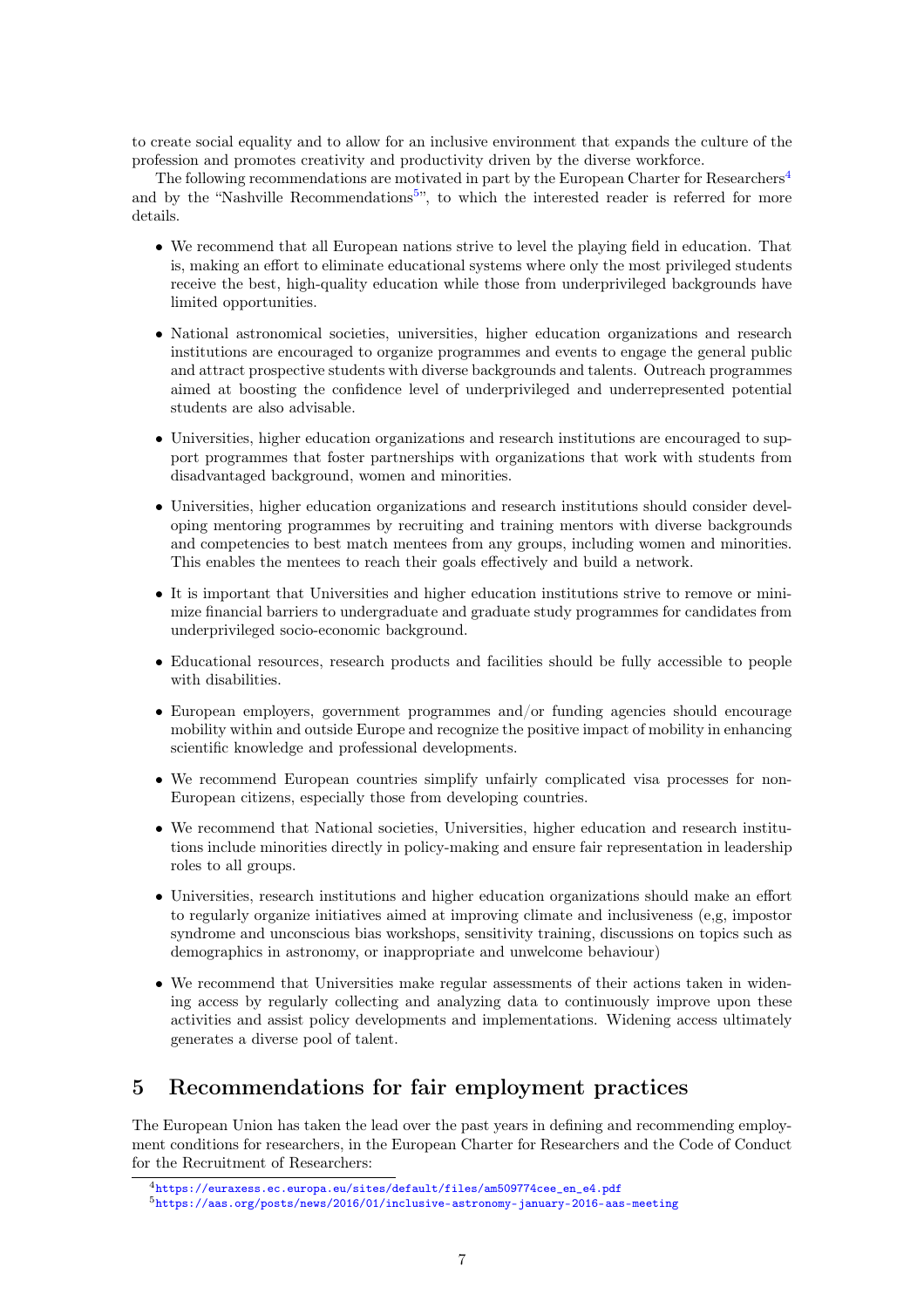"While the Charter describes the working relationship between researcher and institution, by setting out the roles, rights and responsibilities of researchers, the Charter and Code ensures that the selection process for hiring and promoting researchers is fair, merit-based and transparent."

The specific recommendations in this context:

- That employers and funding agencies in our field implement the recommendations in the European Charter for Researchers the Code of Conduct for the Recruitment of Researchers. and documents and that all researchers familiarize with the and that employers and funding agencies in our field implement the recommendations in these documents.
- That non-European countries take inspiration from these documents, and implement comparable employment rights for researchers working within their purviews.
- That all researchers, including PhD students, be employed under employment contracts that ensure full benefits, including healthcare, pension, maternity/paternity leave, and unemployment and disability benefits.
- That national policies, employers, and funding agencies recognize the existence and importance of trans-national mobility, and that they ensure that researchers and their families enjoy the same rights as local employees, including access to and portability of the full set of social security provisions.
- That both researchers and their supervisors are aware of their status as employees and possibly employers, and that their working relationship is governed by their corresponding rights and obligations.

### 6 Ethics in publishing

Publications are one of the main products of our professional activity and they are regulated by the specific ethics policies of the journals. Here we provide, however, a more general set of recommendations for good practice.

- Language: authors should limit themselves strictly to scientific discussion using professional, respectful language. This includes not only scientific publications per se but also social media and email, in particular where these reach large groups of colleagues, and referee reports and other confidential or public reports. Editors should be vigilant when handling manuscripts, referee reports, and other communications.
- Open access: All published work, including data and software, should ultimately be publicly available for free. Control of copyright should rest either with the authors, with reputable learned societies, or be in the public domain. The EAS council recommendations on open access should be followed<sup>6</sup>.
- Publication of data and software: Data and software used in publications should be published in a reliable public repository at the same time as the article in which they are used. Software should preferably be licensed under a free-software license<sup>7</sup>, so that other astronomers "have the freedom to run, copy, distribute, change and improve the software"<sup>8</sup>. This is both an ethical and a practical issue: publicly available software that does not have an explicit licence is copyright-protected under the Berne Convention Implementation Act of 1988 and other astronomers are legally forbidden from copying the software, modifying it, distributing it, or distributing a corrected or improved version.
- Journals: Publication of scientific research conducted with public funding should not be used to extract excessive private profits. While private journals can play an important role in scientific publication, support for new private journals should be carefully considered in terms of the weakening of society journals and what the primary motivation is for setting up a new private journal.

<sup>6</sup>http://eas.unige.ch/documents/OAPublicationRecommendations.pdf

<sup>7</sup>https://www.gnu.org/licenses/licenses.html

<sup>8</sup>https://www.gnu.org/philosophy/free-sw.html.en